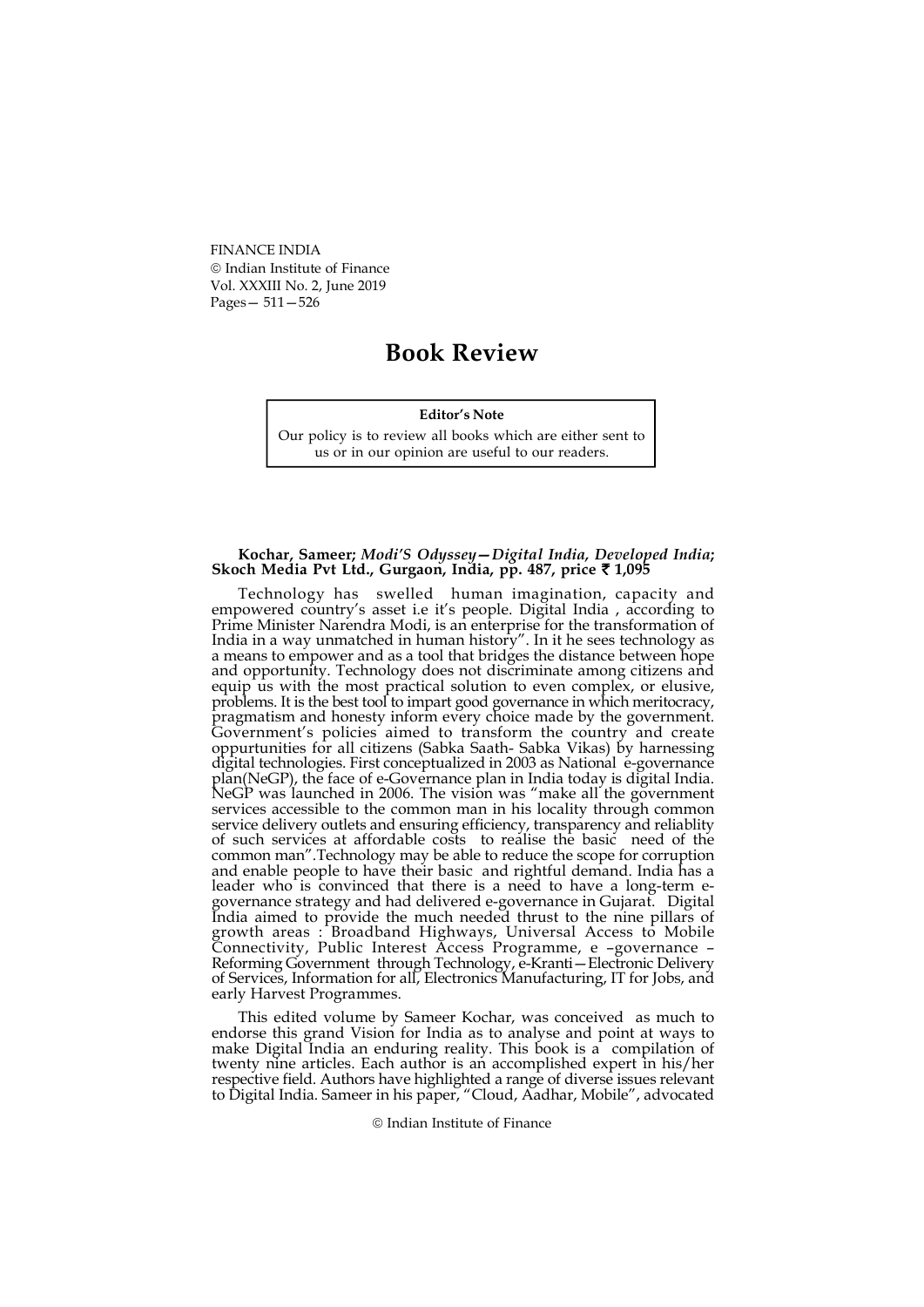efficient use of Cloud Computing to shorten the chain of linkages and for delivering government and other services( (Banking and Financial Transactions). Ram Sewak Sharma stressed that Aadhar is the key to successful India. Digi-Locker will minimise the use of physical documents and will provide authenticity of e-documents. The e-sign facility provided as part of Digi Locker System can be used to digitally sign e-documents. Sameer in his paper, "Digital Deliverance", asked some very crucial questions like-Why can't the government delay the system to strengthen probity, transparency and accountability? Why do we still stick to the hidebound ways of Governance? —so on. Advances in Computer technology, the increase of high speed networks, growth in Cloud Computing and mobile innovation today allow electronic tagging of all money transactions in the system, irrespective of its origins, either from government or private source. It is possible today to delay the government machinery to forestall the circumnavigation of the money spent.

Prashant Shukla in his paper, "Government must be Technology Neutral", emphasised that the role of government should be to encourage and facilitate the adoption and use of best products. The motto of Digital India is to develop into a knowledge economy and digitally empowered society. This can happen only through a combination of creation of digital infrastructure re-engineering the software programmers to suit the delivery of services and enable people to access these using the same infrastructure. In "Transformation through Digital India", Ajay Kumar explained challenges for digital India. Digital India programme is aimed at connecting all Gram Panchayats by broadband and Internet- and promote e –governance to transform India into connected knowledge Economy. As the future is all about technology, it is important for today's generation to be well equipped with critical technology skills to be successful and future ready. The key challenge is to provide last mile connectivity to the Phase III and IV areas, which are India's smallest towns and villages, The key task before government is , to create an enabling policy and execution ecosystem for technological transformation of the Country. This requires a legislative environment where all stakeholders are allowed to function and fulfil their roles and an investment backed, detailed execution plan.

What makes a state Competitive? Rohan Kochar tried to answer this in his paper, "Surge by Madhya Pradesh - A case of Competitiveness". One is the presence of good physical infrastructure—roads, electricity, water. Second is the openness of a state to private participation in the states economy. Third, the extent to which a state is willing to use information technology in governance. Fourth is the availability of land at reasonable prices. Lastly , availability of skilled labour and labour friendly environment. According to Rohan, today Madhya Pradesh is a model state for inclusive growth( consistent and high GDP growth). Agricultural growth was at 21%. Madhya Pradesh produces more milk than Andhra Pradesh and Maharastra. To facilitate e- enablement and delivery of citizen centric services, the state government has entered into joint venture with TCS. MPs, Strategic locations couples with huge endowment of natural resources underscores the growth potential for the state. Reducing poverty, increasing incomes, reducing inequalities and maximise employment are achievable due to economic and political stability of the last decade. According to Deepak B Pathak, Justice, good governance, development, equal participation in the economy and democracy are all the winners of the digital India Programme. Author in his paper, "e-governance transformation in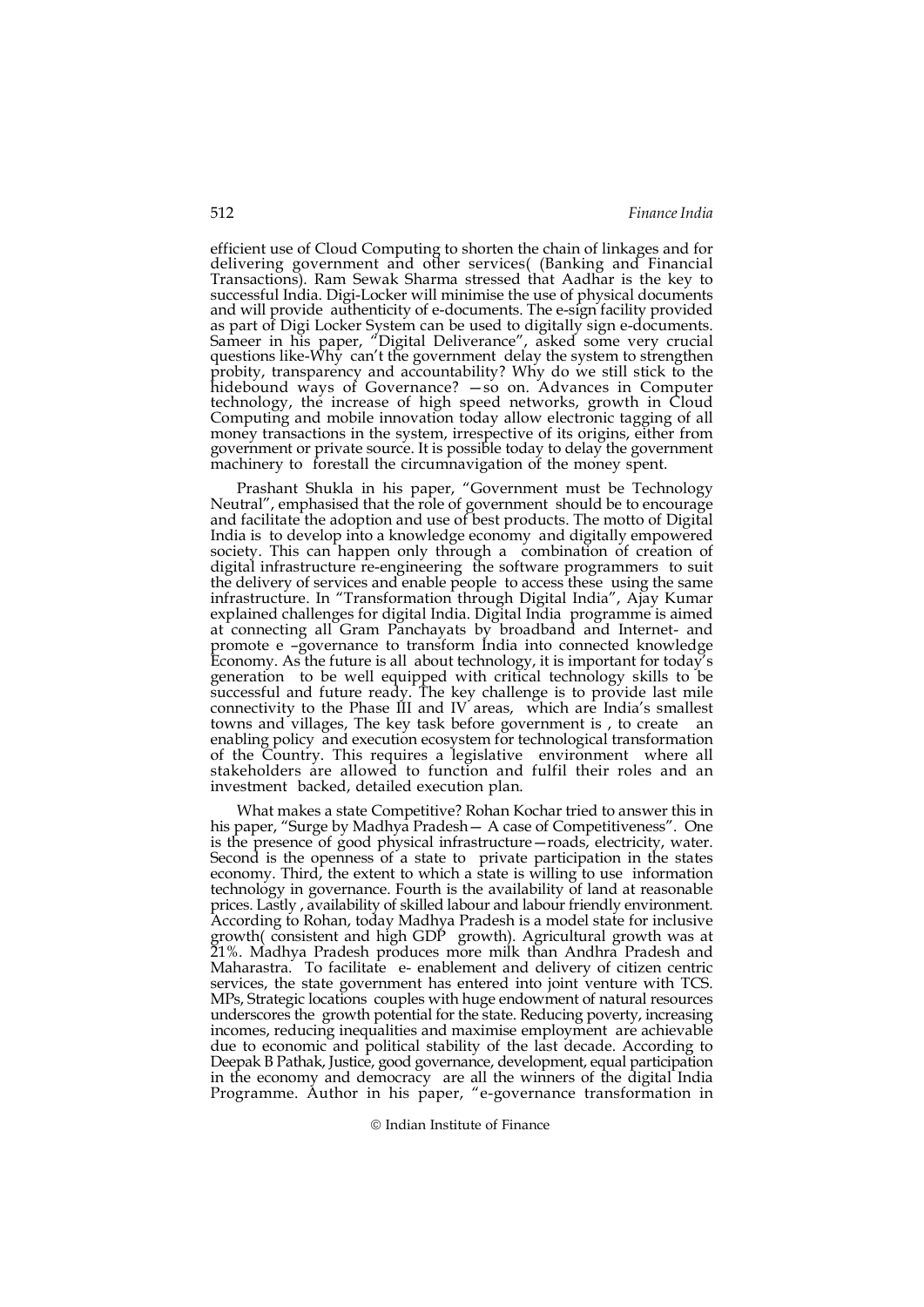Maharastra", said that channelling of technology will cut red tape, minimize the scope of corruption and bribery, usher in stable policy environment, enhance the ease of doing business and finally it will streamline the process of government clearance and approvals. Unlike Madhya Pradesh, Maharastra is the most favoured investment destination and one of the most progressive states in India. State government had declared 2015 as the year of digitization and time –bound services. The policy laid the framework for development of an integrated environment for delivering various G2C,G2B,G2G and G2E services in a seamless and cost effective manner. Maharastra was the first to launch Aadhar enabled transfers to beneficiaries of Janani Suraksha Yojana (JSY) using CPSMS (Central Plan Scheme Monitoring System) web application. It was the first state to initiate e KYC transactions based on Biometric authentication of residents based on UID directly with the data available with UIDAI. State government had created standardizes maps of state, district taluka, villages etc. based on 2011 census data. The broader objectives is to leap-frog from manual processes to state of art technology that can deliver the desired goal in the most effective way at the least cost. West Bengal is another state that has made significant gains in e-governance. Gurusharan Dhanja had explored various aspects of e-governance and its role in modernization and well being of people of West Bengal in his paper, "West Bengal Rises with egovernance: Development through better governance and Inclusion". The objective of state government is to build a citizen-centric, inclusive and information driven welfare society to make the public services available to all sections of the state in transparent and efficient manner through egovernance with use of ICT. Karnataka is the first stage to set up a dedicated division in the government to undertake and look after e- governance initiative(2003 onwards). The Digital India programme envisaged the creation of a digitally empowered society and knowledge economy by breaking the divide between digital 'haves' and 'have nots'. One of the components of this program was the availability of government services in real time from mobile platforms. The Karnataka is the first state to put in place an e-procurement system. The Karnataka transparency in public procurement Act, 1999 and its associated rules make the state procurement policy rigourous.( Complaint with UNCAC). Bhoomi project was launched in 1999 when Internet was in nascent stage in India, stated by Gurusharan Dhanjal in his paper, " e governance in Karnataka". Bhoomi is a modele-governance initiative that has been replicated in several states and in some other countries. As well. Karnatka government has taken initiatives to bring uniformity in agricultural marketing in the state. Karnataka is also the first state in the country that implemented the total HRMS. HRMS enabled the DDOs to genereate the pay bill electronically. Centralised system made it easy for the implementation of the government policies.

Rajendra kumar in his article , e-Kranti National e-governance plan 2.0: Vision and oppurtunities, examined how NeGP had performd against its original aims and objectives and how e-kranti framework attempted to redefine the overall approach towards implementation of e- governance and in the country. Author believes that NeGP has achieved notable successes during nine years of its implementation. Digital India programme, e-kranti or the NeGP 2.O Fraemwork is a bold new attempt to address issues and challenges in a comprehensive and holistic manner. E-kranti is expected to transform the current scenario of e-governance in the country to achieve its full potential in terms of delivering citizen-centric services seamlessly through multiple platforms with optimum resource utilization.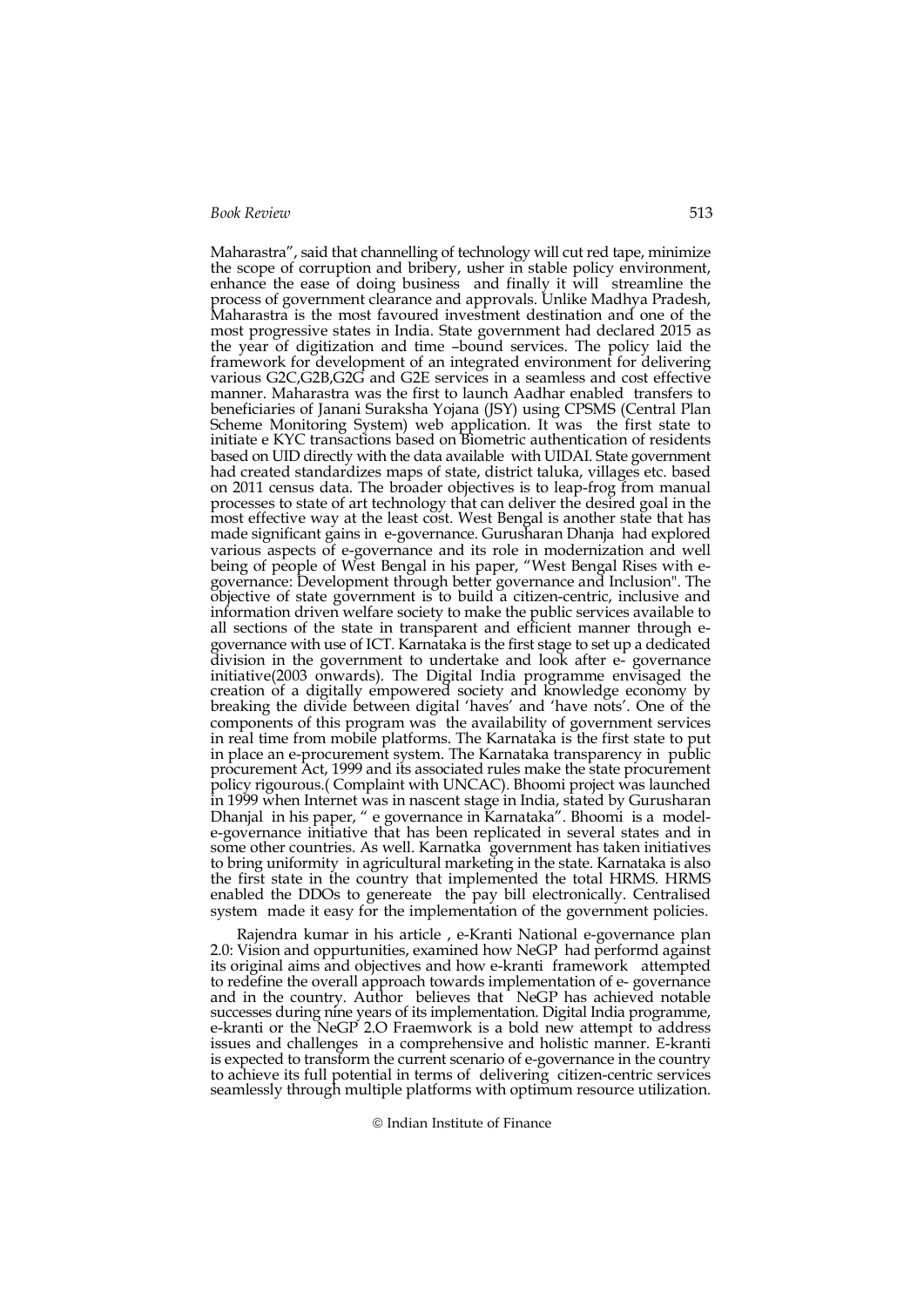Radha S Chauhan in her paper "Digital India: school education" examined ICT policy for school education. This policy endeavoured to provide guidelines to assist the states in optimizing the use of ICT in school education within national policy framework. Based on school information and management system , the Shaala Darpan will enable development of a holistic (IT based) network of schools across the country, being enabled to leverage technology to update and share key information with all its stakeholders on a real time and interactive basis. The transformation of information into knowledge is the crux of the whole discourse on it in schools. The overall effort is embedded IT as an integral process and tool within the school system that can be leveraged to enhance all current interventions—be it in realm of school governance or core teaching and learning in the classrooms . Charu Malhotra's "Education intersection under digital India", stated that success of ICT-based education depends upon a teacher's ability to keep pace with the developments since teachers are responsible for quality control, improvement of learning and the aggregate effectiveness of the learning process. Digital India provides a platform to put this into high gear and ensure convergence on various fronts. M Mani in his paper, "e-governance in Farm Sector: A roadmap to enhance Agriculture and Food security", stated that energy security, food security and Climate change are interlinked. The food security challenge encompass the triple burden of malnutrition undernutritution, obesity and micro-nutrient deficiencies. India's food security system is one of the largest in the world but is confined entirely to provisioning of cereals. ICT,Bio-Technology and Environment Technology are viewed as the drivers of globalization, with their complementarities of liberalization , privatization and tighter IPPs. Sustainable developments and sustainable lifestyles are the ethos of rural India. Convergence of core technologies and e-governance facilitate for sustainable development. Author stressed that "e-Governance in farm sector" will make agriculture the engine of sustainable and inclusive economic growth, inflation management and rural development.

In section IV of this book, J.K.Dadoo, in his paper, "Creating a vibrant e-commerce market",stated that E-Commerce has vast potential in India. E-Commerce industry may cross \$ 100bn in 5 years( PWC report). E-commerce offers a dynamic work environment as it involves all core essentials of a business namely product marketing, supply chain pricing and profit management, customer satisfaction and customer service. The advantage of e-commerce is that brands can enter any market even without a distribution network. Digital infrastructure is challenged by the growth of e-commerce, issues like security, data breach and interoperability will pose a barrier to such speedy growth. The only public sector company which operates one of the largest e-commerce portals in India is IRCTC. IRCTC sells e-tickets and earns a commission on each ticket which adds substantially to its revenue and profits. Last year, it had revenue of  $\bar{\mathfrak{c}}$  1000 cr and a profit of 85 cr for online ticketing of trains. Man's ever growing needs and limited availability of natural resources constantly endeavours adoption of digitization. The benefits and efficiencies , such as speed and cost optimization , conferred by digitalization , as discussed by Mukesh Butani, in his paper, "Taxation and India's position of ITA-II.Seeing the strong push of Modi-government , global bigwig like Google, Microsoft and Facebook had expressed intent to support the Digital India campaign. Rapid implementation of technologies have paved the way for new business models. India has tremendous intellectual capital, there is need to adopt best practices and advanced technology developed internationally and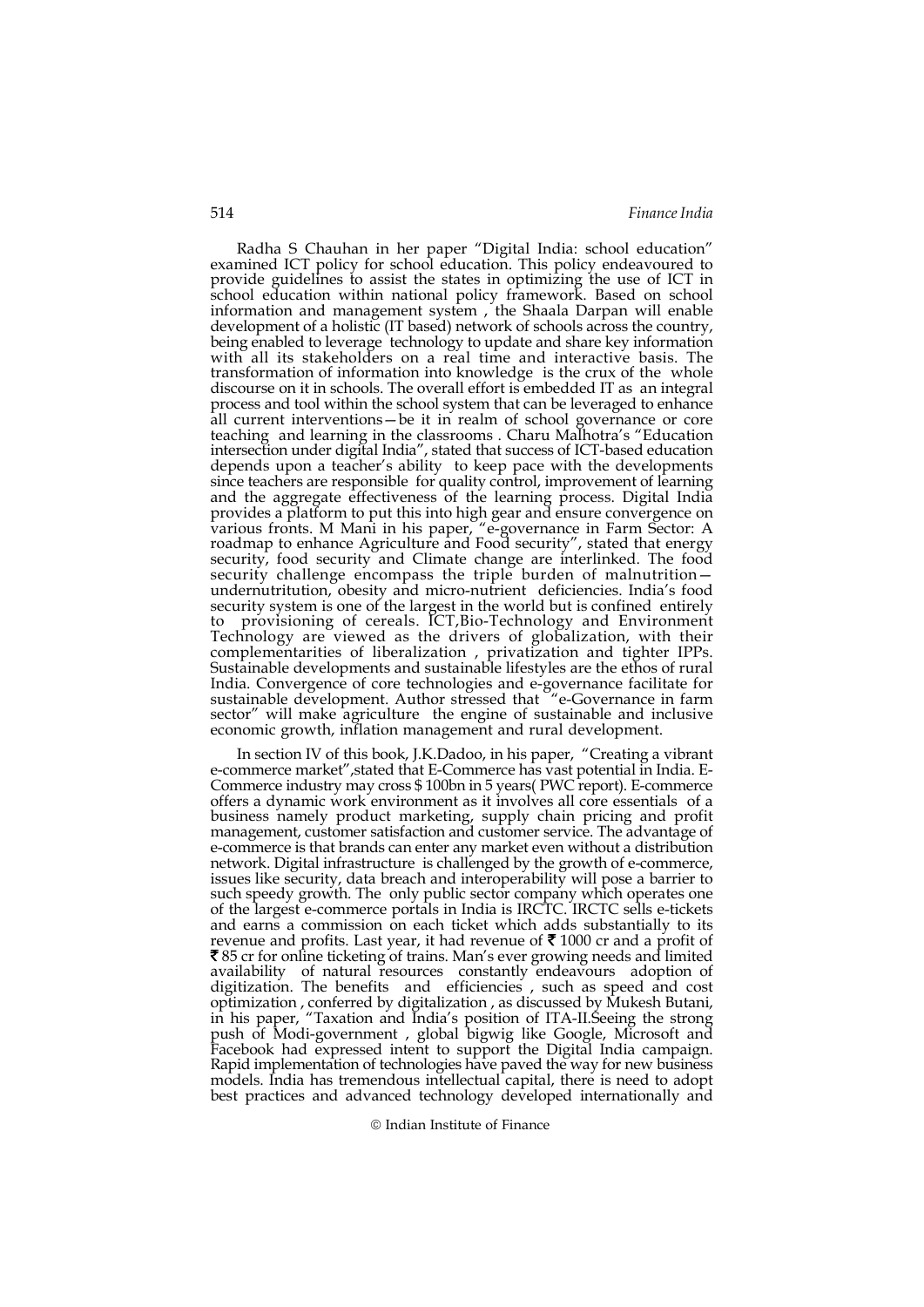bring it to India to make an India of tomorrow. To facilitate this process there is need to incentivise investors, technology collaborators and to administer a clean and certain tax policy. Author is of opinion that taxation had failed to keep pace with technological change. India's first stride in taxation of digital economy was in the form of a high powered Committee (HPC) setup by CBDT in September 2001. Prakash Rane , in his paper, Applied lessons for smart cities", meant that a smart city is to create a city which has core infrastructure and gives a decent quality of life to its citizens with a clean and sustainable environment. Sanjiv Mittal's IT Procurement Policy, stated that there are large outstanding dues by the government to the IT Companies. Most IT Companies are reluctant to bid for IT projects. Author is of opinion that payment should be based on payper-use rather payments for a particular period( like for a year or five years).

Government procurement is regulated due to the involvement of public money and the fact that measurement of Return on investment is difficult. Tanmoy Chakrabarty in his paper, "Building Procurement Capacity in Government", stated that in India, government procurement is facing bigger challenge. Building capacity for procurement is about changing mindset which is focussed on inputs than the outcomes. Once the focus is on outcomes the relevant skills can be hired. A right environment needs to be created for trust based procurement. In "Usage of cloud in Government",Karan Bajwa said our markets should become knowledge markets. Our village will be knowledge village. Our farmer will be a knowledge farmer. Use of satellite technology can further enhance grassroots information and services. If ICT implemented properly , it can be an asset for the unserved and under-served areas in India and help drive new levels of efficiency to government services in India. The spirit of entrepreneurship and innovation is a new wave that's sweeping our society. Technology has become easier, cheaper and faster to adopt and adopt. A focussed and collaborative approach backed by a clearly articulated strategy is required to turn ideas into action and make the paradigm shift in development planning. Alok Bhargava in his paper, " Leveraging oppurtunities in a Digital India", stated that Digitalization and smart cities are essential building blocks. The rapid adoption of technology in governance will bring government machinery to the doorsteps of the citizens. Ari Sarkar in "e-payments and security" in section V of this book, highlighted the importance and challenges in electronic payments. Building of smart cities will be assisted with electronic payment flows across areas such as utilities, transit, municipal fees, tolls and duties. Securing entire electronic payments ecosystem is needed to protect the entire ecosystem of consumers, merchants, and banks. It is very complex and challenging task. The onus lies with the industry to make sure that electronic payments remain as simple and convenient as possible while being completely safe and secure.

"Justice Delayed is justice denied" is visible in India's legal system. Tanmay Chakrabarty highlighted the need, mode and focus of e-Enablement of Indian Judicial System in Indian Economy in his paper twenty two of this book. Author is of opinion that technology is not the issue but it is to open up the minds and get a "can do and will do" DNA transformation amongst the decision makers. Rakesh Asthana in "eenabling Police for better Law Enforcement", stated that in order to discharge its core functions (maintenance of law and order, prevention of crime) effectively and efficiently and to enhance its credibility, it is imperative to have a synergy between manpower resources and technology.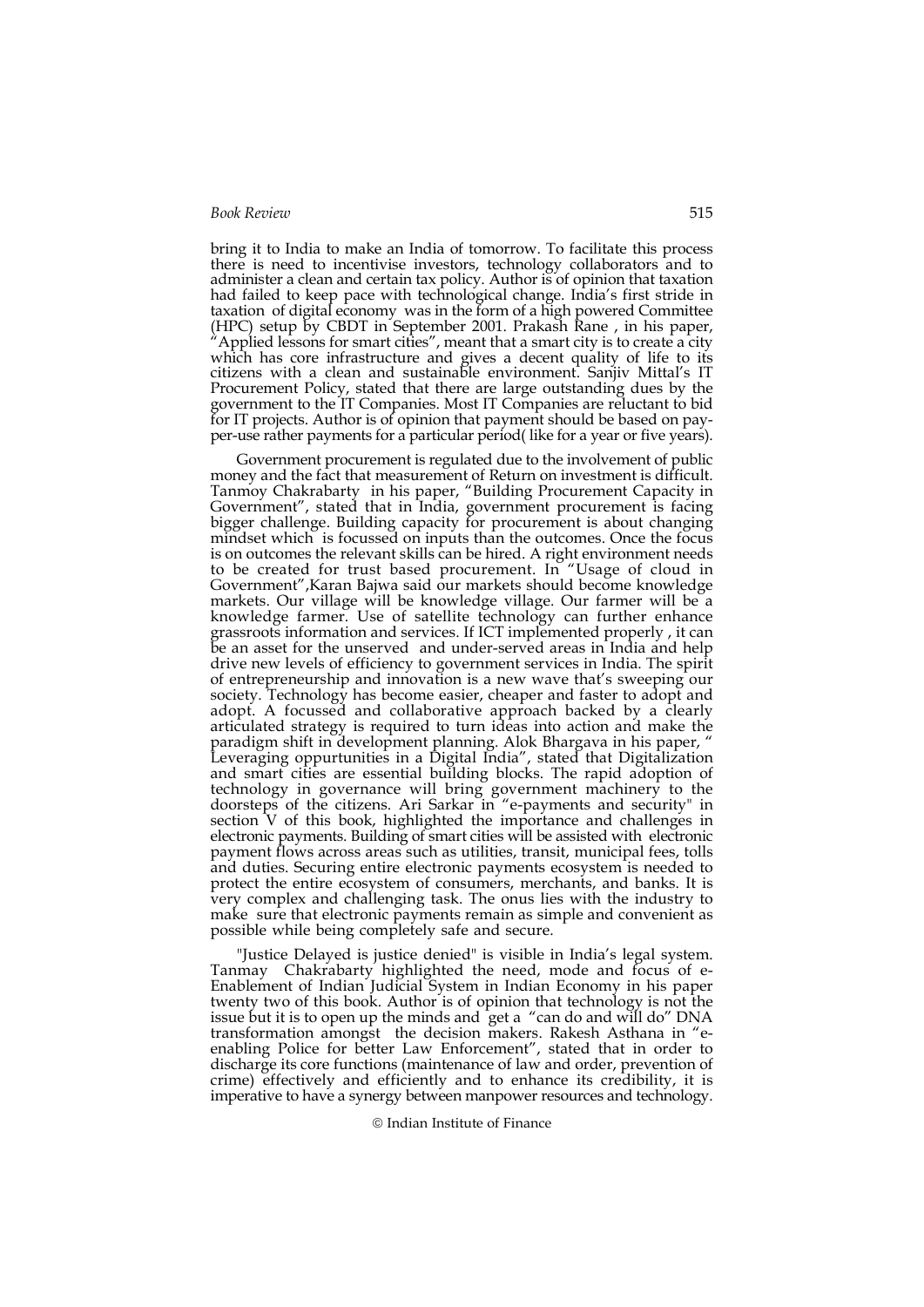"Smart Public Safety" is the concept wherein mainly the information(intelligence) is collected,collated and acted upon appropriately by the security agency for ensuring an atmosphere of peace in its society. Adaption to and adoption of technology by the police enhances its capabilities and its efficiency in dealing with the law enforcement duties. E-enabled policies helps all the arms of Criminal Justice Administration system in discharging its duties with greater transparency and effectiveness. Cyber Security is contextual. "One size does not fit all", stated by Deepak Maheshwari in his paper, "Securing India Digital". We need to embrace core aspect of inclusiveness in the terms "Public-Private" and "partnership" and provides the structure , processes and environment for trusted collaboration and repeatable consultation, flexible and adaptable to address the changing risk landscape and for continuous improvement, while aligning industry and government priorities, goals and objectives. Satya Narayan Pradhan is of the opinion that law Enforcement is a critical governance function so that health, education, optimum utilization of resources is facilitated in safe environment.

Digital empowerment of citizens through digital literacy is one of the three vision of Digital India. Other two are digital infrastructure and digital delivery of government services. S R.K.Baja and Himmat Singh in their paper,said that Indian challenge is of big numbers and lack of adequate and appropriate resources is compounded by multiple department mandated to plan and implement the tectonic shift from 'analogue to digital'. Digitally literate, technology friendly leaders would do well to , 'insource' agility and experience in digital learning from the private sector and 'outsource' building of user capability and user content to digital natives. 'Electronic Manufacturing' as 7<sup>th</sup> Pillar of 'Digital India' is recognised as one of the focus sector under 'Make in India'. RCM Reddy stated that to achieve it's potential , electronic manufacturing in India must move beyond 'high volume low cost' activities, towards a greater focus on 'low volume, high Value' production. The paradigm of policy planning in manufacturing must shift from "planning as allocations" to "planning as learning" and from budgets and control towards improving processes for consultation and co-ordination. Each of the nine pillars of Digital India is a robust mechanism to inform, engage and empower the people. Digital India is an ambitious articulation of a vision which dreams of a connected, informed and empowered India, as stated by Reddy and Gianchandani in their paper. The main goal is to create oppurtunities, space and scope for the development of the talent of the Indian Youth. Skill India is not just a programme but a movement. Global challenge have given India an opportunity to raise the bar and exceed global standards. Rapid technological change in different parts of the world and the ability to access these changes within a short span of time for late adopters offer hope. According to S. Ananth and Charan Singh, the success of digital ecosystem is possible only if there is change in the mindset which is possible only through a massive awareness programme. This requires a serious effort by all the stakeholders.

This edited volume consists of twenty nine papers, divided into six sections. Each section dealt with different issues, challenges and rules and regulations. Authors of the essays are accomplished experts in their respective fields. Authors have highlighted a range of issues relevant to Digital India. Where the old assumptions and mindset must be challenged, rules need to be rewritten and regulation have to be liberalized. New India has a leader who has hands-on application of technology to

<sup>©</sup> Indian Institute of Finance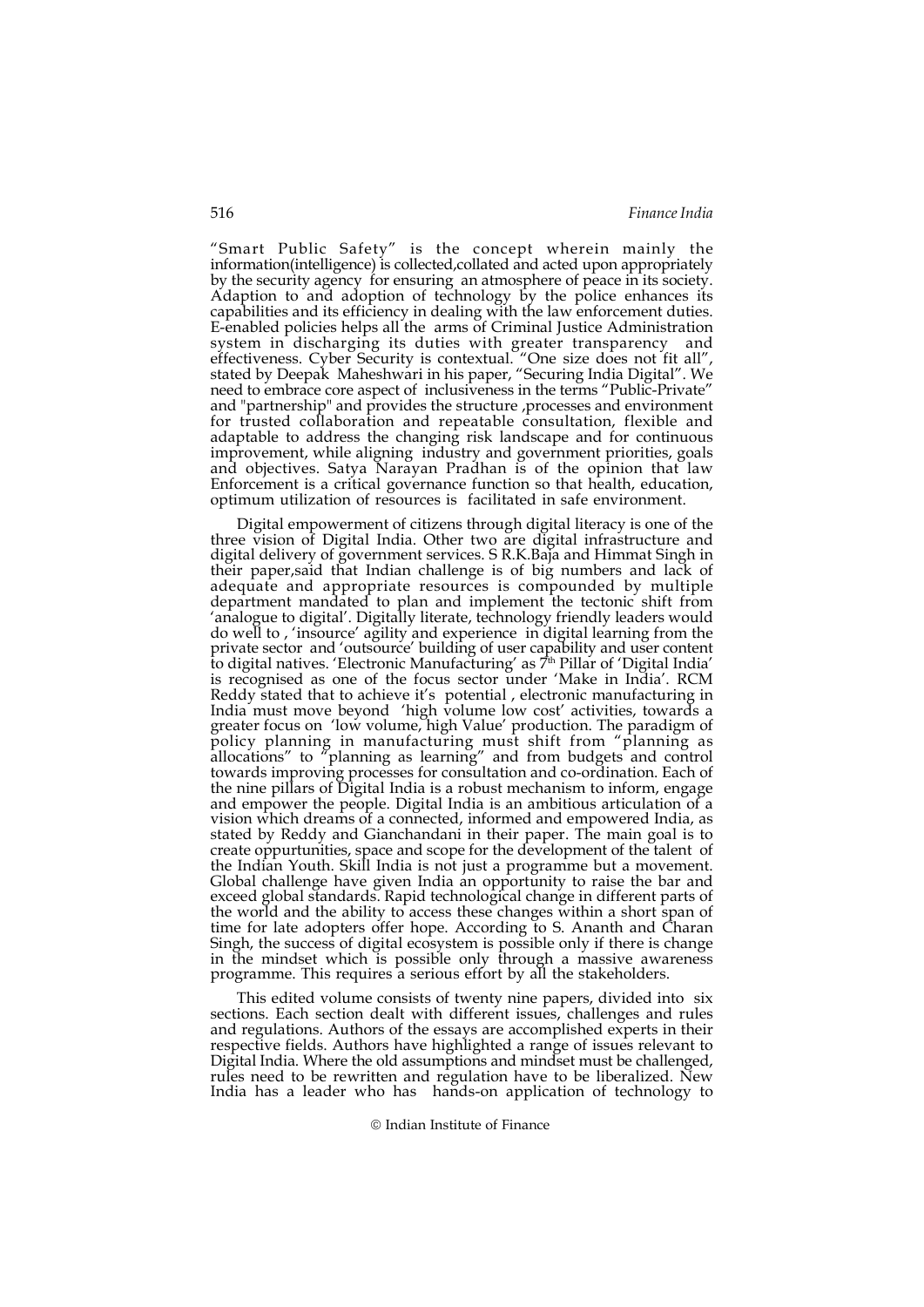improve governance and delivery of citizen services and is clear about nation's compelling need to have a long-term digital development and empowerment strategy. Digital India is an important initiative to prepare India for a knowledge future and make technology the key enabler of change. Certainly, it is a herculean task to get the government to switch from a mindset of procurement where technology is seen as an input to one where it is focussed on outcomes and services. That's the only way for e-governance to impact the lives of millions of unserved and underserved in India. This book is must for each and every one to move with the development of India as well as with global change. Book is a must read for students of economics, political science, finance and administration. Book will be proud possession for each library of different organizations. I must congratulate Sameer Kochar for bringing out this edited Volume on "Digital India, Developed India". I must thank "Skotch" Media, publisher of this book for bringing out a timely needed book in the academic world. This book will create oppurtunities and awareness for its readers and for others, for harnessing digital technologies.

Indian Institute of Finance Manju Agarwal G-Noida & Delhi

# Rangarajan, C.; The Reserve Bank Of India (Volume III : 1967-1981); December 2016, Reserve Bank of India, Mumbai, India, pp. 1197, Price 14,520 (A Set of Three Volumes)

The Reserve Bank of India, completing 82 eventful years in 2017, has the distinction of being one of the oldest central banks of the developing world. The Reserve Bank of India (RBI) was set up in 1935, under private ownership. Its character was to maintain the monetary stability of India. In 1949, it was nationalized. The RBI manages India's monetary and exchange rate policies, and the borrowings of the central and state governments. Regulation of commercial banking is another key responsibility. In 1947, India had a rudimentary financial system. Governments sought to promote rapid economic development within a mixed economy framework. This widened the nature and scope of RBI's responsibilities. The first volume of the Bank's history, published in 1970, covered the beginning and early evolution of pre planning and mostly the pre-independence era of 1935-51.

During 1951-66, an effort was made to consolidate commercial banking. There were 566 banks, most of them unviable. The number of commercial banks was brought down sharply to 91 in 1966. An account of this process is given in volume-2. The second volume, published in 1998, covering the period 1951 to 1967, focused upon the Bank's pioneering efforts in public policy and institution building in first one and half decades of planned economic development. Indian banking became far more viable than it had been ever before. The RBI played a crucial role in this process.

The present volume begins with the year 1967 and ends with 1981. This volume covered a period that is marked not only by political and economic upheavals, but also far-reaching changes in the financial system. Aimed at correction of market failures, it was a period of large-scale regulation and direction of the Central Bank in every sphere of financial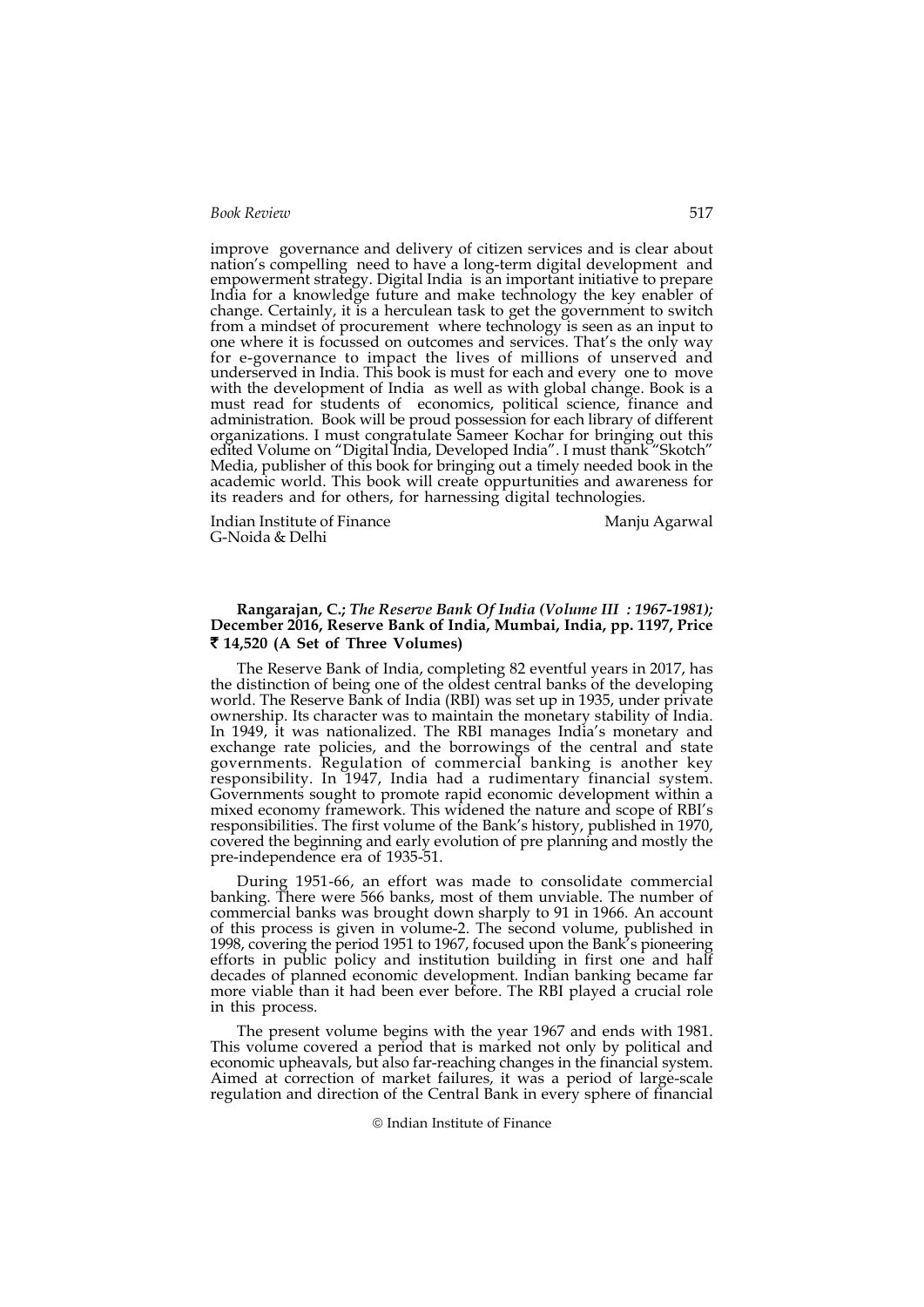activity. The nationalization of fourteen banks in July 1969 was the defining economic event of not just the 1960's but for the coming decades. This decision was aimed at promoting the cause of a particular shade of economic policy. On the economic side, the country had to cope with the fiscal consequences of three wars, two droughts, persistent inflation, chronic foreign exchange shortage, and a severe devaluation of the rupee, by 36.5%, in June 1966. The devaluation was politically unpopular but the policy makers were led to believe that India would receive large financial support from the multilateral agencies and from aid donors. In the event, this promise was not kept.

The story of the RBI covered in this volume unfolds overall context. There were dramatic changes in the institutional selling in which monetary policy was conducted. The tectonic shift that took place- bank nationalization- was the fundamental driving force as well as the instrument, because public sector banks now had preponderant share in both bank deposit and bank credit, ranging from 85 to 90%. With the emergence of the government as the owner of the, major banks, a system of 'dual control' over the banking system emerged. RBI had to adjust itself to a new scenario.

This period was beset with many uncertainties. With two oil shocks and the breakdown of the original Bretton woods system of exchange rates, the external environment was hardly conducive to growth. The Bangladesh war had its impact on the economy. Agricultural growth rate was erratic. Inflation rate was out of control for several years. Compulsion to increase size of plan increased pressure on the fiscal system. Monetary management became a delicate balancing act between the compulsions of fiscal policy and price stability considerations. This period was marked by turbulence at different levels – political, economic and social, and it posed severe challenges to policy makers, both in the government and in the R.B.I. During this period, there were nine Finance Ministers and eight governors of the bank. As a result, Bank had to deploy its skills to reorient financial and credit policies in manner that was consistent with the economic and institutional aims of the government. The credibility and public image of its Governors depended a great deal on how effectively they presented their policies in a style and language that would be perceived by the general public to be easily comprehensible, objective and politically neutral, and yet consistent with the overall real and fiscal policies. It was a period of learning, experimentation and mistakes. It was also a period of huge gains, especially in banking, which spread to the far corners of the country. An issue , credit delivery to the poor, whether in rural or urban areas, efforts in this direction were truly heroic. Credit began to flow to the poor, who now had an alternative to the local moneylender. A sea change had been achieved in the economic sociology of the country.

The idea of a benchmark rate was known but only as something that other countries had Late 1980s, the structure of the rates of the short end began to be unified. Monetary policy had a small role to play in overall economic management. Issues of safety and prudence also came to the fore and the RBI dealt with them in a satisfactory manner. During this period, since interest rates were not market determined and since credit was not easily forth coming, there was a mushrooming of private deposit taking, money lending companies. These were called non-bank finance companies (NBFCs) and were outside the formal purview of Reserve Bank. But given the risk, the bank did try and regulate them. The banking system operated under a regime of administered interest rates and credit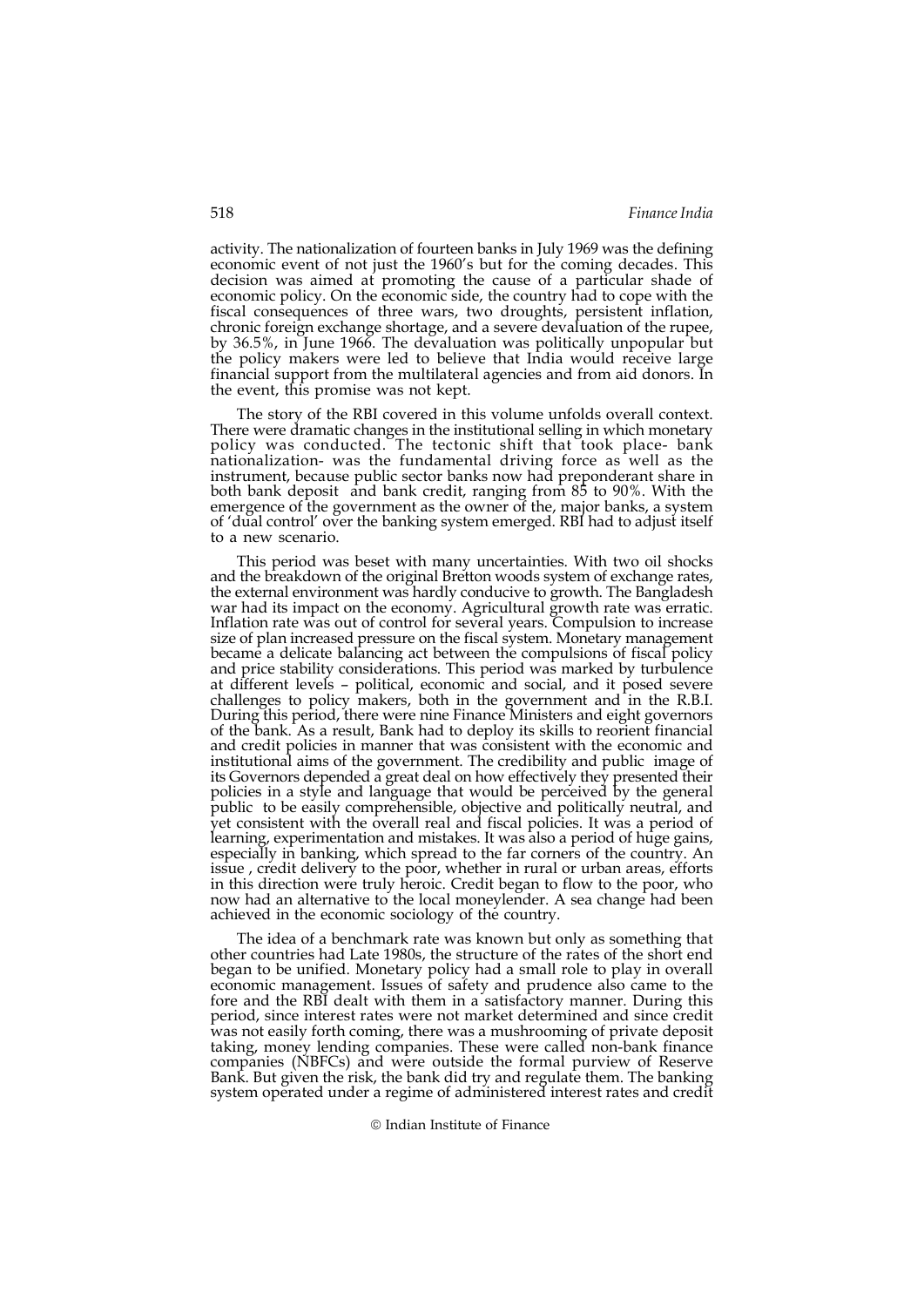allocation. This had a bearing both on the scope and the instruments of credit control. These and other aspects of the management of the monetary and credit system constitute the key elements of this third volume.

The history, like other two volumes, is based on official records and a number of published sources, as well as discussions with persons who were closely involved with different events of the period. This volume narrates in detail how the RBI coped with the changes that it was required to manage. It is a fascinating story of how policies were actually made during a very trying period in the country's history. This volume was made possible in this shape by contributions came from number of Bank officials, including former Governors and vast experts drawn from outside. Originally, the task of preparing this volume was initiated by the distinguished economic historian, Dr. S. Ambirajan. But due to his sudden demise, the writing of the history was then entrusted to a team of experts from the Bank headed by Dr. A Vasudevan. Overall guidance, all through the preparation of this volume, was provided by Dr. C. Rangarajan, Chairman, Advisory Committee. This volume will be of great help to researchers, academicians, students, teachers and policy makers. This volume is an indispensable contribution to the academic world in banking history. I must thank RBI for taking initiative of publishing such a huge volume consisting of 1179 pages. These three volumes, the history of RBI (1935 to 1981) had been brought forward in the public domain. Institutional histories are important. They show what role institutions have played. They represent how effective and influential they had been in bringing out positive results.

This volume is not just the history of an institution. Rather, it is an indispensible part of the economic history of the country. As an apex institution of the financial system of the country, it has played and will continue to play a critical role in growth and development of our economy.

Indian Institute of Finance Manju Agarwal G-Noida & Delhi

#### Mishra, R.K, Inder Shekhar Yadav, A. Pawan Kumar, Swayam Pawa Mishra and J. Kiranmai; Risk Management in Banking, Insurance and Financial Services; 2014, Academic Foundation, Delhi, India, pp. 396, Price  $\bar{\tau}$  1,095

An entrepreneur functions in an intricate , dynamic and multi-faceted environment where every decision of management is reflected and affected by various relevant risk and uncertainty. Risk management is the process or evaluating the impact and probability of risk and prioritizing the various issues of potential risk. Strategic growth policies of any organization (Corporate/Banking/Financial Institutions/Insurance etc.) means understanding of what factors drive the creation of Value and what destroys it. Organizations have to understand in advance, the risk which it can bear with and risk which it should avoid. Charles Temper said, "the first step in the risk management process is to acknowledge the reality of risk". To grow any organization, risk judgement, risk acceptance and risk avoidance, is an integral part of policy and development process. In a competitive world ,an organization's ability to prosper in the face of risk, at the same time responding to unplanned events, good or bad, is a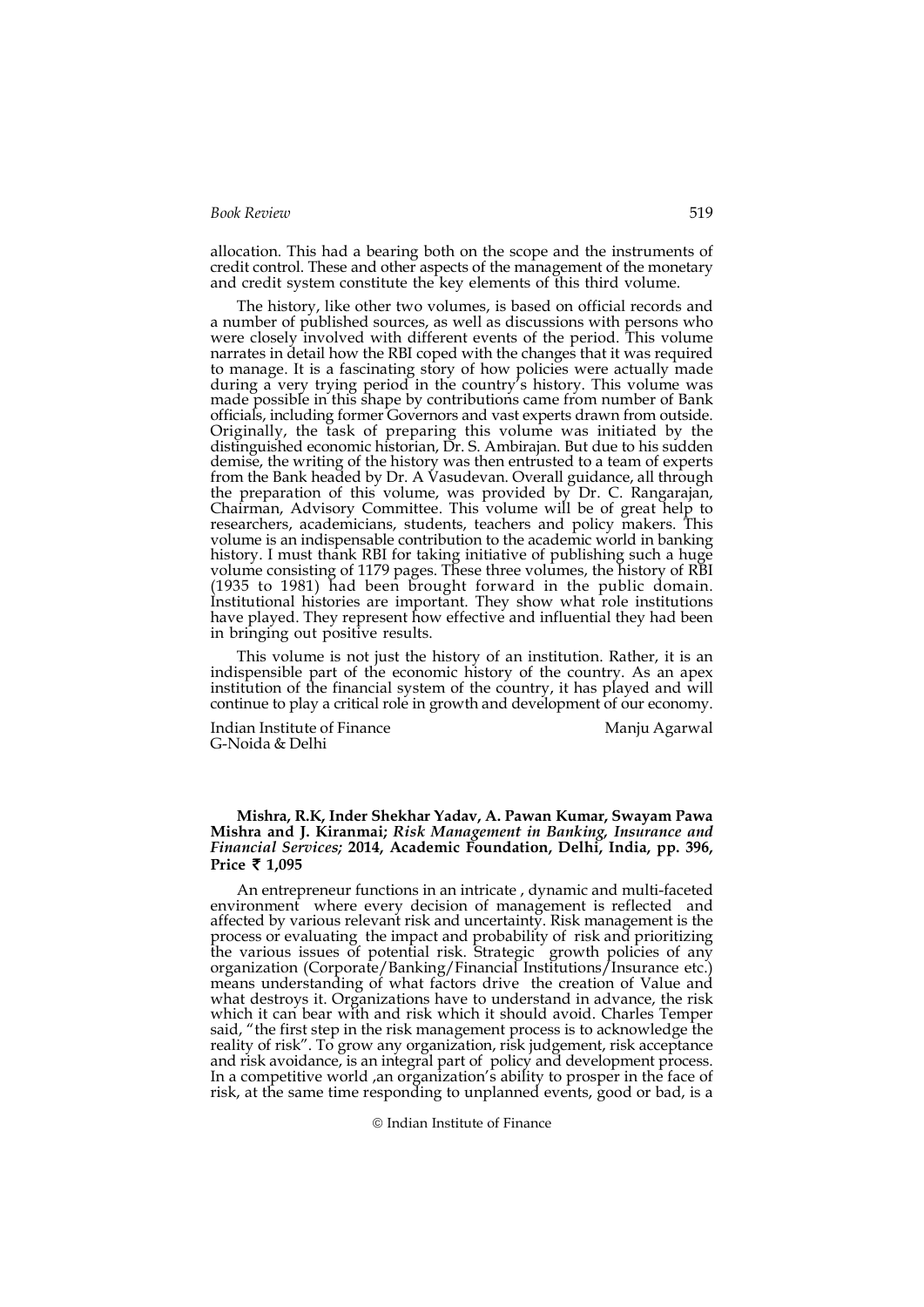prime indicator of its ability to sustain growth in cut-throat competition. With the technological advancement, fast communication and globalization, risk exposure has become very acute, complex, diverse and dynamic. In this environment ,this book consists of referred articles related to risk management in banking, insurance, financial services and other allied areas divided into five different sections.

The first section, "Enterprise Risk Management" consisted of two articles. Authors discussed the necessary framework, approach and process of risk management in an enterprise. The process of risk management had undergone a fundamental sea change with the discipline of risk management converging at the top of the organization and being more openly discussed in the same breath as strategy and protection of shareholder's wealth. The ERM framework in an organization supports the risk management process for decision making in the organization. ERM is a comprehensive and integrated framework for managing company-wide risk in order to maximize an enterprise value. Authors in second chapter, provided a brief overview on advances in credit risk management. This article provided some insights into the various credit risk models used in the market today and some issues of risk pricing, risk rating etc. The need of the hour is to respond through appropriate credit risk models as per the credit culture and risk appetite of the countries. And avoid occurrence of any type of financial crisis (as happened in 2008).

The second section, "Risk Management in Banks", consists of eight chapters in all. Vikas Strivastava in his article, focussed on the issues of financing of the key physical infrastructure services by commercial banks. This study attempted to strengthen the efforts of banks to—step up the credit flow to the various infrastructure sectors of the Indian economy. Muthu and Hariharan in their Article " Board size, composition and its impact on the performance of ICICI Banks", brought corporate governance at the forefront of academic and supervisory attention. They focussed on relationship among board size , composition and performance in the ICICI Bank . Regression analysis revealed that the bank performance has significant relationship with the board compositions. According to P.S. Subha Prada, future of Banking will rest on the effectiveness and efficiency of Risk Management dynamics, discussed in his article , "Risk Management System in Banking". Though each bank has it's own Risk Management system depending on risk tolerance, the overall objective should be to look at it holistically as an ERM system that can ultimately add value to the enterprise by increasing return on capital, efficient allocation of capital, stability of earnings through careful and meticulous risk measurement and management. A survey by the Basel Committees Risk Management Group found that around 47,000 operational risks are reported on an average and banks had allocated approximately 15% of their capital for operational Risk. Awareness of operational risk in banking sector is growing everywhere. Aathira and Shanthi tried to assess the trend of operational risk definition over a period time. They also examined the definitional issues of operational risk in their article, "Operational Risk in Dyanamic Banking Industry". A definition with unified and systemic Perspective in Operational risk will promote the financial stability. Veenapani discussed risk management in microfinance Industry . Author tried to identify major risks faced by the microfinance sector, which is different from other lending institutions. An attempt has been made by author to suggest some strategies to mitigate risk in this sector. Virendra and Padachi in their paper, " Basel Risk Based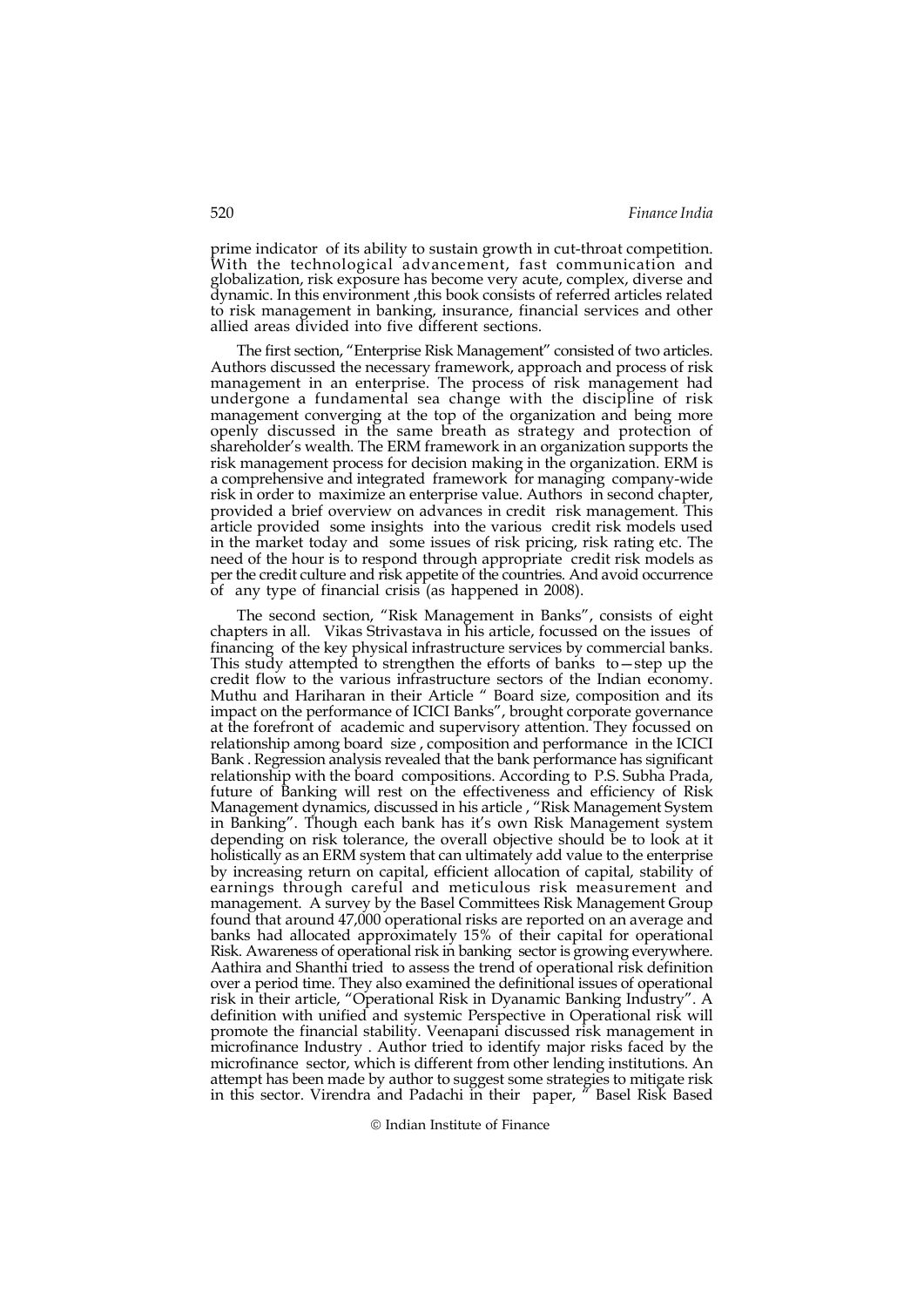Capital Requirements and Banks Behaviour", analysed the effect of capital requirement on bank behaviour using nine bank existed for the period 1994-2011 in Mauritious. Authors concentrated on the impact of Basel I and concluded that there is no simultaneity between capital requirements and risk changes.

The section III , provides comprehensive issues related to insurance industry and the risk mitigation thereof. This section consists of five chapters. Insurance is a highly regulated sector of the economy. The regulator is always concerned with the protection of the policyholder. Jayalalshmi and Madashu took a conceptual study on Insurers changing preference towards "Principle Based solvency Assessment Models". Being a conceptual paper, it focussed on the theoretical framework of solvency models and the change in the preference of financial sector regulators. Agarwal and Ansell explores the development of risk management and especially ERM practices for non-life Insurance Companies. Authors considered the difficulties that arise with the lack of standard deviation of ERM. Authors advocated the need for the development of standardization to provide a benchmark to assess performance of companies and especially insurance companies which are inherently risk takers. The insurance sector has become a major contributor to economic development , especially to infrastructure development. In last few years, insurers were shifting weight from philosophy of "growth , versus profitability', to the profitable growth." A class of unorganized workers have remained to tap by Life Insurers. Nitin Hande in his article, stressed that this is the class who needs insurance service the most. Most of the unorganized workers find insurance as an investment tool rather than risk manager. There should be mandatory health care policy , term insurance and participation in NPS to everybody. Author is of the opinion that UID can be used for enrolling low income group in social security schemes by giving direct subsidies to people below poverty line, because this is a class of society who needs the life insurance most. Rajagopal and Srinivasan in their article, "Dynamic, Evolving Reinsurance", viewed from the perspectives of the primary level insurers, the present model of operations of GIC Re, on the national and domestic operations front, fulfils all of the three major objectives Reinsurers are expected to achieve. According to authors, risk is managed in the best possible manner with dynamic financial analysis, advanced hedging techniques including the concept of dynamic hedging and prudent business practices will enable GIC Re to rank among the best in the world in that class and category. Shardul Admane in his paper, " Insurance Industry in India", narrated a deep rooted history of insurance. We find mention of Insurance in terms of pooling of resources that could be re-distributed in times of calamities such as fire, floods, epidemics and famine, in writings of Manu, Yanavalkya and Kautilya. In 1999, IRDA was constituted as an autonomous body to regulate and develop the insurance industry. Mission of IRDA is, "To bring about speedy and orderly growth of Insurance industry, for the benefit of the common man, and to provide long-term funds for accelerating growth of economy". The two most critical functions of the insurance business are underwriting and Investments. There is vast untapped market to be explored and the changing lifestyles and perspectives will fuel demand for better and innovative insurance products for next few decades.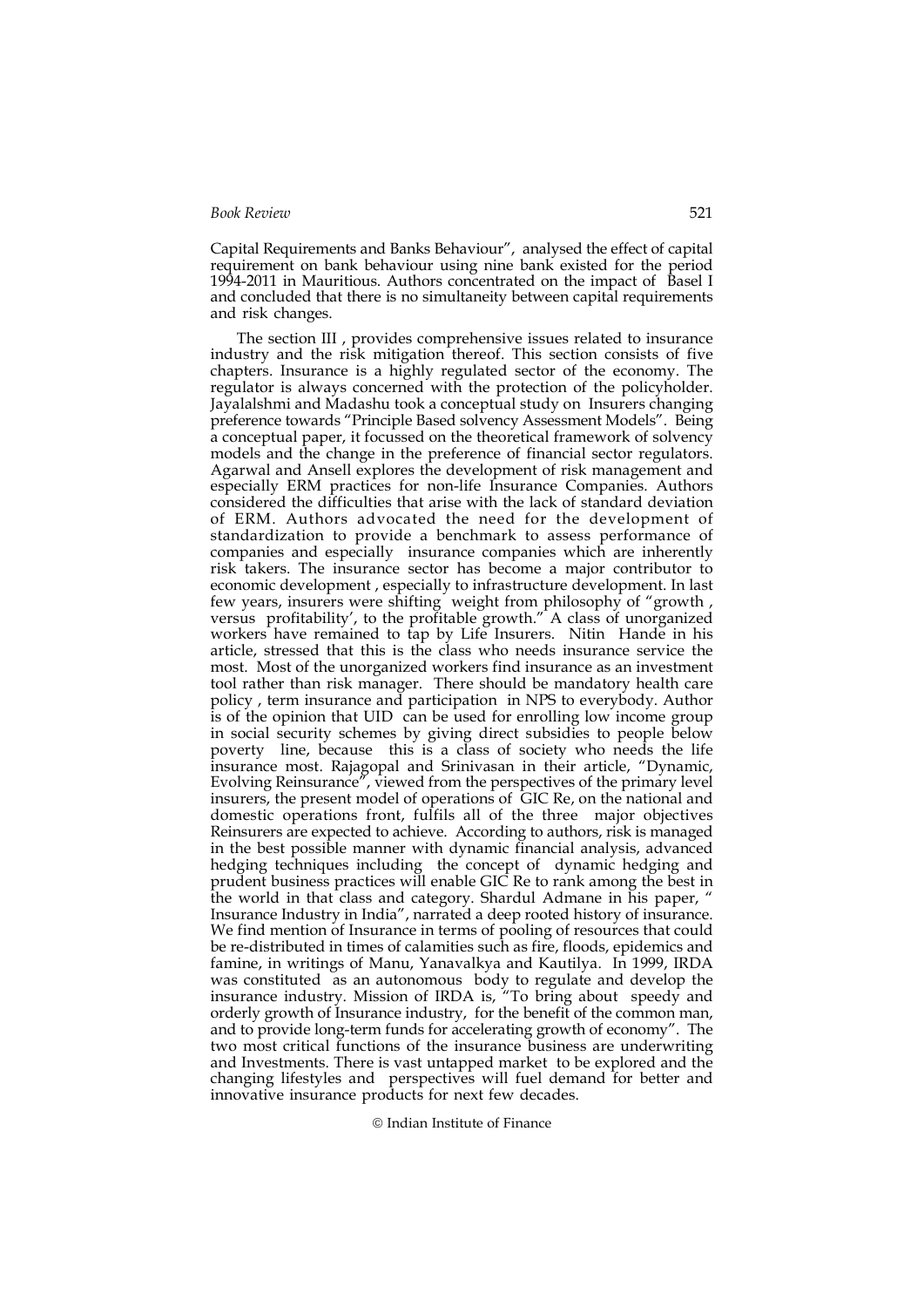Section four of this book, examines various techniques of hedging as a tool of risk management. In all, this section contains five chapters. Jena, Goyari and Acharya in their article, "Dynamic Relationships between Stock Market, Crude Oil and Gold 'Futures Market", emphasised that it is important for investors / traders to know what relationship exists between these three markets for their profitable investment and also for assest allocation. This paper examined the dynamic relationship among three by using daily data from 1st June, 2005 to 31st December, 2010. The DCC Model was used. This model provided a positive conditional correlation between crude oil and gold futures market with the conditional volatility of gold future returns(except financial turmoil). Lagesh and Kasim in their paper examined the dynamic conditional correlation of commodity futures returns with that of traditional asset classes like stocks and bonds to empirically analyze the potential for portfolio diversification benefits of commodity futures in Indian context. Study period is divided into pre-crisis and post-crisis period. Empirical results suggested that one can maximize the risk-return trade-off by taking long-term position in commodity futures along with equity portfolio, thereby any reduction in returns ( agriculture, energy and metal) with stock index declined in periods when equity market risk rises. The Black Scholes model constitutes the cornerstone of contemporary valuation theory in both discrete and continuous time finance. Mukherjee and Chakraborty in their article, "Risk in Black Scholes Option Pricing Model" attempted to give an outline of the B.S. Model with its own discussion about its assumptions and opinion of its implications. Authors challenged few assumptions and attempted to sketch a brief idea of recent advancement on BS Model by recent researchers after four decades (from 1973 to 2012) of the introduction of B S Model. Mirji aimed to provide a perspective on managing the risk that firms face due to fluctuating exchange rates, in his article, "A study of various Hedging Instruments". Derivatives being used for hedging are going to increase due to increased global linkages and volatile exchange rates. Firms need to look at instituting a sand risk management system and also need to formulate their hedging strategy that suits their specific firm characteristics and exposures. Memdani and Athelli aimed to analyze the management of the foreign exchange risk by the small and medium enterprises by availing the currency hedging strategies in their article, "The Hedging Scenario in Micro, Small and Medium Enterprises". It is surprising that only eleven out of fifty SMEs hedge the foreign exchange risk through currency forward contracts. The primary reasons for the low percentage of hedging are due to the lack of awareness about existence of the hedging tools, the conservative approach of SMEs and the uncertainty of currency market.

Last section is devoted on risk management in non financial institutions and issues thereof. This section also contains five articles. According to Thirumal Valavan and Padmavathi, risks are inherent in all business transactions, complexity , uncertainty, and change are prevalent within all business and business functions. Study revealed the important risks faced by the companies in Tamil Nadu. Authors in their article presented that risks faced by non-financial corporations in Tamil Nadu, which may help the companies to tackle these risks, by benchmarking the best practices adopted by other industries. Kalyana Kumar in his article, "Information Technology Risks and Challenges", focussed over the last decade or so constant improvements in the information technologies make possible new IT applications that affect all areas of society, including the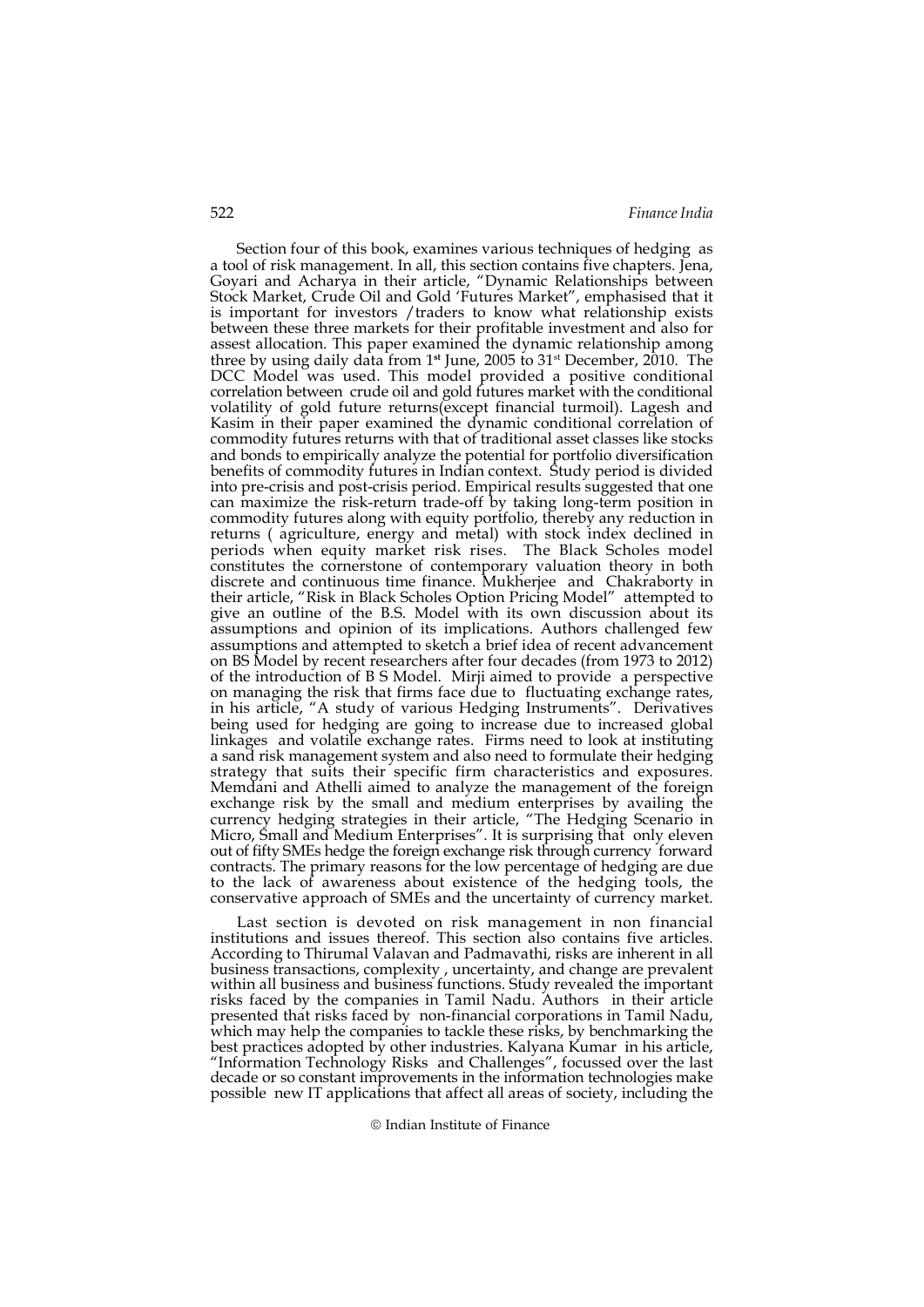economy, households, government, and the research and development (R&D) enterprise. According to the author, in the international ratings, India stood at eleventh place in cyber crimes activities with three percent continuous monitoring and updating over technology along with the other countries is needed at this movement. Savita S. Patil in her article M-Wallet: An Innovative Electronic Payment System, stated that electronic payment systems like credit and debit cards are an attractive alternative from the perspectives of cost and convenience. The low cost and the widespread unmet demand for financial services as captured by low rates of bank access mean that mobile banking has the potential to reach remote corners of socioeconomic ,as well as geographic spectrum. This potential can be realised through M-Wallet ,the SMS-based mobile payment system. It is faster, safer and network independent. It has been designed in adherence to all the guidelines laid down by the RBI. M-Wallet will allow people to use financial services in a more efficient way and sometimes the only way—at more affordable costs and can greatly improve standards of living. Hotels today represent not only a home away home for many people but is travelling office, a meeting place for learning and exchanging ideas, a place to enjoy, entertain and carrying out sporting activities and so forth Sreekantha and Kulkarni in their article, "Hospitality Industry Credit Risk Evaluation Expert System", presented work comprises an exhaustive survey of relevant literature about hospitality industry from various sources. Objective of the authors were to assess and review the impact of capital subsidy scheme of the ministry of Tourism. Authors proposed a simple mechanism for comparison of the performance of major rating agencies and other credit assessment systems. Authors designed a web-based expert system software entitled Credit Risk Evaluation Expert System (CREES) using Java , Dream Viewer and MySql server as backend. The CRF and the expert model are tested with two public-credit data sets such as German Credit Data Set and Australian Credit Data Set, so that the method can be standardized internationally. In an overview of Project Risk Management, Vanaraze Shilpa Satish stated that PRM is summarized under five headings: Measure, Minimise, Mention, Monitor and Modify. PRM cannot predict when the next project failure would take place but it can allow project management to avoid making the wrong decision . The PRM is preventing project failure and increasing the likelihood of project success.

This Volume contained articles related to risk management in banking, insurance, financial services and other allied areas. Going through this book, one develops and enhances expertise and understanding of various risks faced by the banking, insurance and financial sector. Authors at different places examined the mechanism of designing and usage of various specific risk mitigating options and strategies based on the best available information which can be tailored as per the need of the enterprise. Whatever the approach different sectors adopt and implement, risk management should strike a judicious balance between risk and opportunity. This book is must for all students of management, finance profession, corporate, teachers, and for researchers on risk management. A book for all institution's literacy. One gets diversed literature on risk management in different sectors at one place. Editors have done a great job in piling of referred articles. At the end, I would like it to thank 'Academic Foundation' for publishing this book.

Indian Institute of Finance Yamini Agarwal G-Noida & Delhi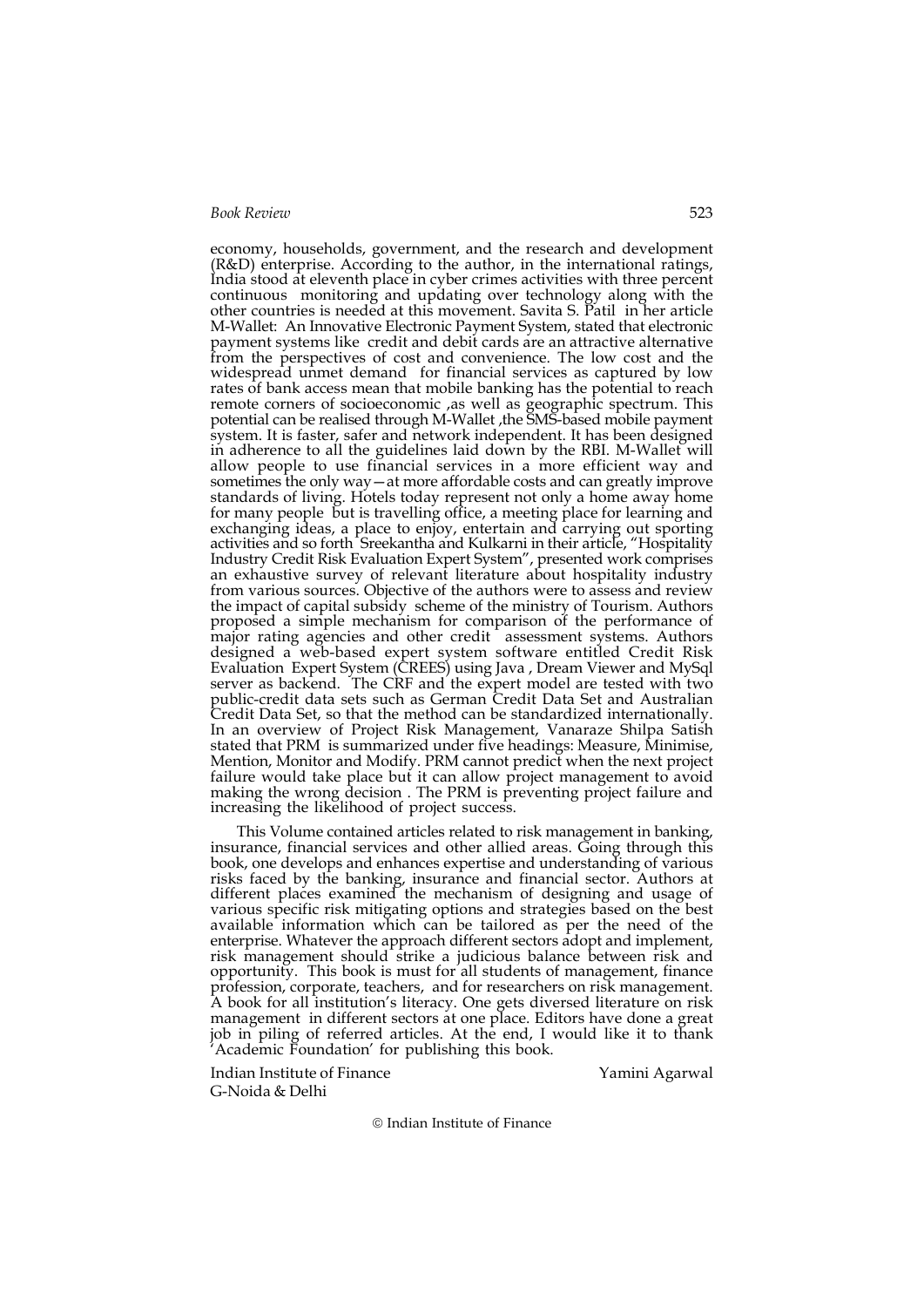#### Kumar, Dhirendra, ed., ; Value Investing Perspectives; 2018 Value Research India Pvt Ltd., Delhi, India, pp. 156, Price ₹2,995

Value investing is an investment philosophy which focusses on making purchases which are significantly lower than the intrinsic value. One makes wealth when the world recognises the intrinsic value and makes purchases and hence there is a rise in demand and consequently the price rises. However, it works contrary to normal average human actions. Invariably, people like purchasing things that costs more. This is done for attainment of status symbol. Kumar cites a very interesting example that in drug testing, patient's recovery is faster if they are told that it is an expensive medicine that is being given to them. Value investing works on the contrarian approach of buying high quality stocks at an undervalued price. Value investing requires a lot of research and patience. Value investing also focuses on understanding business models, profitability projection and also safety margin with a company. There is always a possibility that the stock remains under-priced. The book is an excellent source to acquire the wisdom of housewife who buys vegetables cheaper than the market rate.

"Buffett's Rules" focuses on Warren Buffett's ideology on value investing and is covered in eleven sections. The next focus area is to identify the allweather companies. The practices by five international leading security analyst practitioners has been outlined here. Interviews with three expert fund managers makes this book interactive. Finally, Buffett's deputy Charlie Munger's philosophy has also been outlined. Common mistakes by investors have also been outlined. Nimesh Shah has very rightly pointed that Value investing help you build the cushion needed during downside movements in market.

Based on Buffett's Commandments, before investing are should answer questions "(a) Can we understand the business?; (b) Does the business have a durable competitive advantage; (c) Does it have a management I can trust? and (d) Does the price make sense?" While addressing at Florida Business School Buffett recommended to buy simple businesses having a ten years future plan with honest and able management. He felt you buy part ownership when you purchase stocks. One should essentially wait for market to go down and then invest and stay invested for long. Bufffet coined the concept of "unbeatable moats" and referred to low-cost producer like GEICO and Costio or powerful world-wide brands like Coca Cola, Gillette and American Express, as them. He avoided innovative companies due to doubts on the longevity and competitive advantage of innovations. "Enduring moats" are those companies which are part of industries prone to rapid and continuous change. For example airline industry require lot of capital, grows rapidly and earns little or no money. However, with patience even their investment US Air in 1989 gave a hefty gain in 1998. One must not depend upon financials of a company only. Early exits from a valuable company may also result in un-realisable profits. For example Bufffet sold GEICO shareholding in 1952 for US\$ 15,259 but it increased to US\$ 1.3 million in twenty years. Buffet invested US\$ 400 million in Petro China based on annual report which converted to US\$ 1.2 billion in 2005. Book value is of little relevance as per Buffett seldom paid dividends as he felt that he had the ability to earn higher return on that. He however invested in companies like Coca Cola, Wells Fargo, IBM and American Express that gave a combined US\$ 1.1 billion annually. Always keep track of the investments as Suzlon which had a significant economic advantage deteriorated after debt based international acquisitions and subsequent poor quality product. Entry barriers also benefit many companies like the tobacco and the telecom sector in India. Network a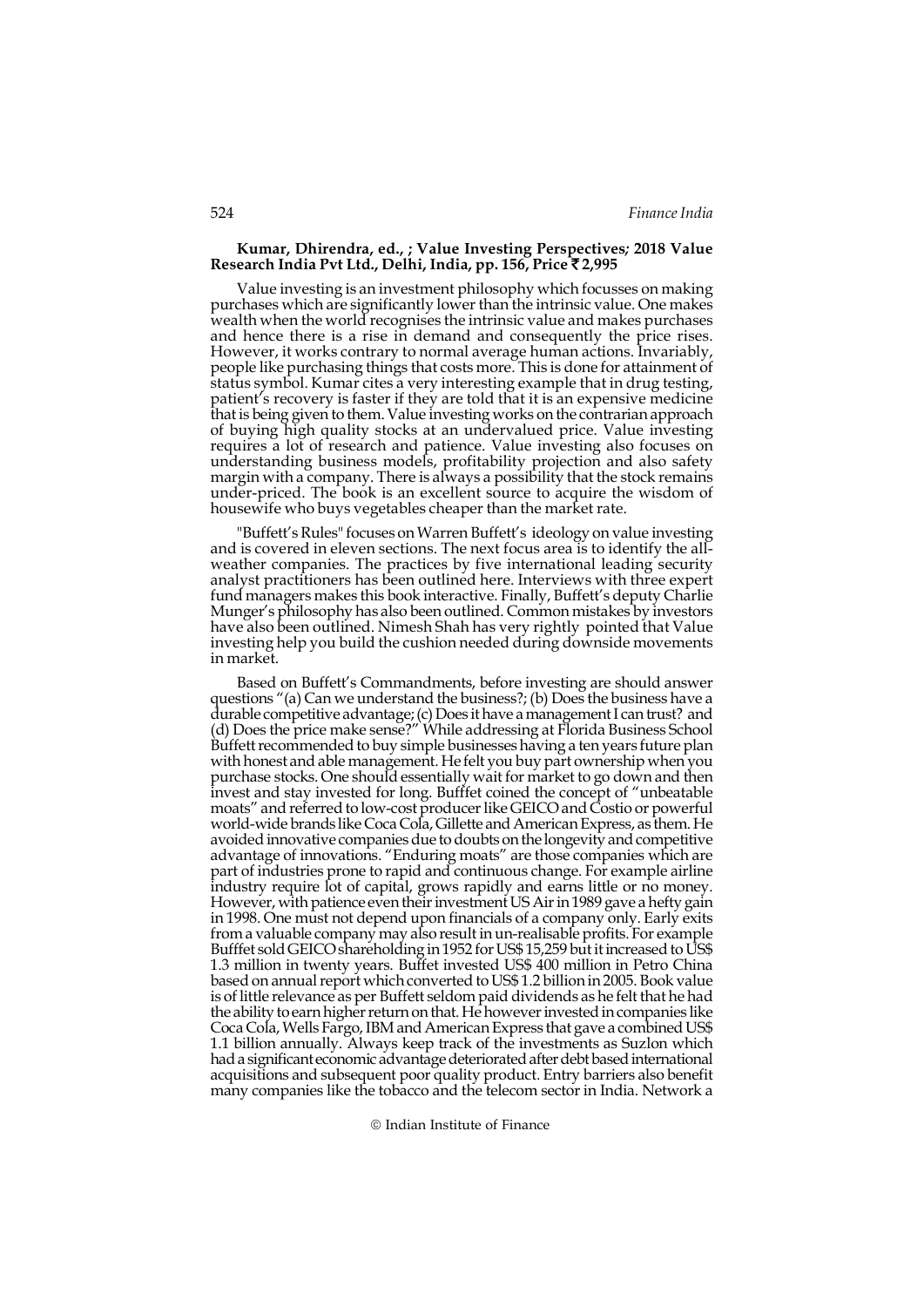company creates with regards to customers, suppliers, etc also should be taken into consideration. The high switching costs also leads to continuance among customers. For example once one has purchased DTH box he/she is likely to continue with the same service provider. Low cost acts as a significant competitive advantage. For example, low cost airlines reduced cost by removing refreshments and on time performance. Intangible assets like the brand value also affects the premium customers are willing to pay for the product.

Economies of scale backed by sufficient demand lead to efficient production. However a scale beyond a point or in absence of demand may lead to financial difficulties. Sustainability of a firm in a long run affects the terminal value of a stock. According to Graham, investment should be based on earnings yield, the ratio of shareholder's equity, credit rating and low Price earning ratio.

According to Schloss, stock selection parameters included comparison of market value with book value, little debt, manufacturing tangible products, avoidance of IPOs, analysis of balance sheet and income statement.

Greenblatt based his stock selection on the basis of EBIT/enterprise value, ROCE and return on capital. Neff focussed on low price-earnings ratio, earning growth, sales growth, free cash flow, operating margins and total return ratio. Lynch's filters included stalwart performers, smaller fast growers, cyclical and have assets more than market capitalisation.

Kumar's interviews with many national and international experts including fund managers, experts and professors provides practical wisdom. Russo for example prefers family run business as he can avoid agency cost. Train created wealth by "not" selling and continue holding. Finally, the section on Charlie Munger's psychology. One should be careful to advise given by advisors. He felt that in a family run business a family feud, can severely drain the investors' money. Irrational prejudices often result to stereo typing. Over holding to a stock forever also reduces the possibility of making profits.

This book is a gem. It far exceeds the expectations of any reader on security analysis. The book is a must read for professors and MBA / MSc students of Security Analysis. It is also recommended for investors in stock market.

Indian Institute of Finance Saurabh Agarwal G-Noida & Delhi

## Bhaskar, S.S., Amitabh Maheshwari, Sneha Rajput, and Chanda Gulati; Mastering Supply Chain Intricacies for Maket Leadership; 2016 Bharati Publications, Delhi, India, pp. 544, Price  $\bar{x}$ 1,850

Marketing is a dynamic activity and it has proved so always. It changes constantly its dimension and benchmark. Several books are written in the area. Reading this text creates a lot of curiosity in the reader to understand marketing. The subject of the book evolves around making an effective supply chain across the system. This perspective of marketing is very important for the purpose of developing customer value. But to manage a supply chain system is a mammoth task and for this one need to understand complexities. The text is compilation of research works presented at confererce organzed by Prestige Institute of Management Gwalior.